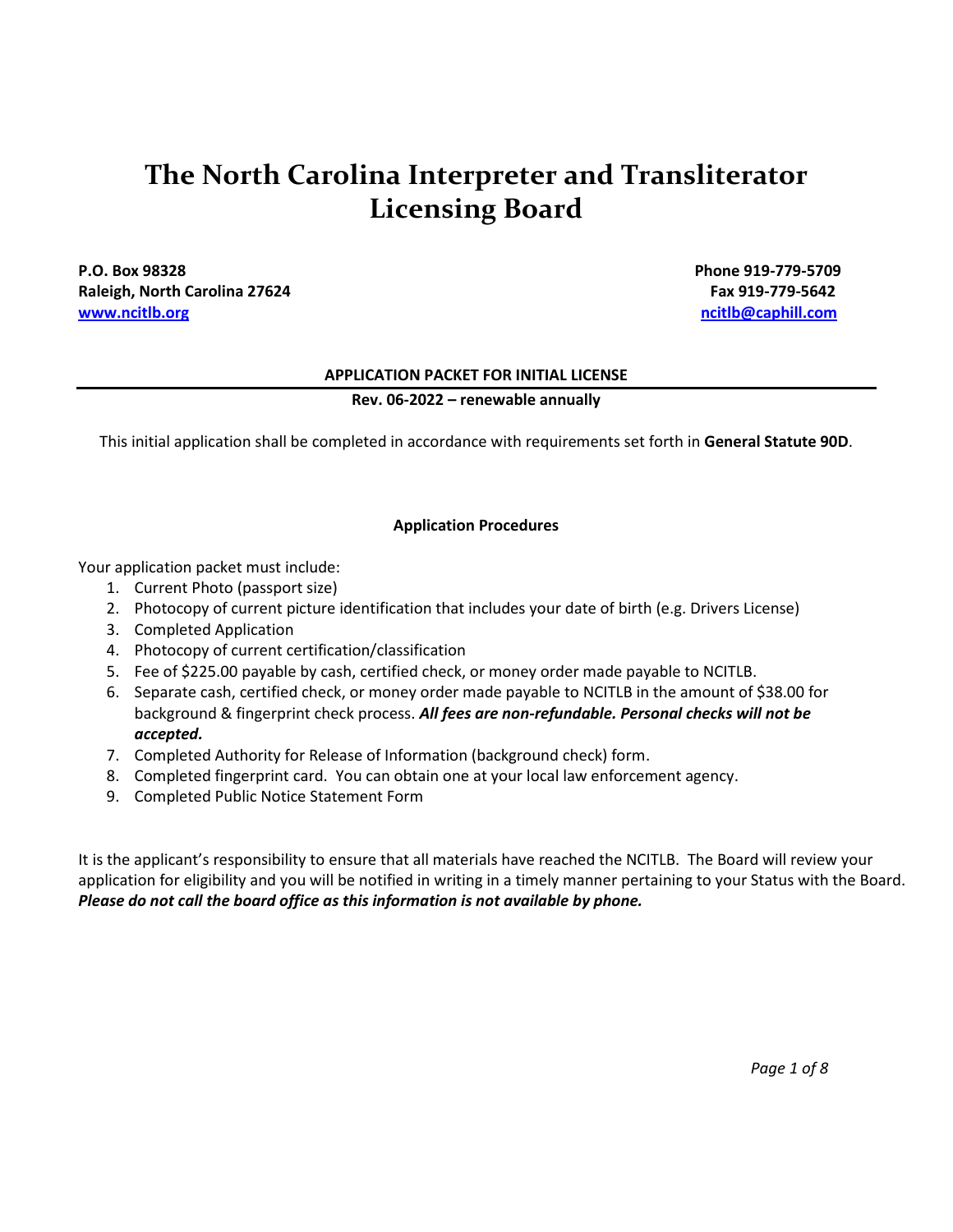#### **This application is for**

| <b>Provisional License</b> |
|----------------------------|
| <b>Full License</b>        |

*If you are unsure which license you should pursue, please refer to the document "Requirements for Licensure: Provisional vs. Full" on the NCITLB website.*

#### *Please type or print; use only black or blue ink.*

| <b>Full Name</b>    |      |       |     |
|---------------------|------|-------|-----|
| Other names/Aliases |      |       |     |
| <b>Home Address</b> |      |       |     |
| City, State, Zip    | City | State | Zip |
| Home Phone          |      |       |     |
| Cell Phone          |      |       |     |
| Fax                 |      |       |     |
| Email               |      |       |     |
| Personal Website    |      |       |     |

| Date of Birth  |      | Social Security No. |       |
|----------------|------|---------------------|-------|
| Place of Birth | City | County              | State |

| <b>Business Name</b>    |      |       |     |
|-------------------------|------|-------|-----|
| Address                 |      |       |     |
| City, State, Zip        | City | State | Zip |
| <b>Business Phone</b>   |      |       |     |
| <b>Business Fax</b>     |      |       |     |
| <b>Business Email</b>   |      |       |     |
| <b>Business Website</b> |      |       |     |

Preferred mailing address ❑Home ❑Business ❑Other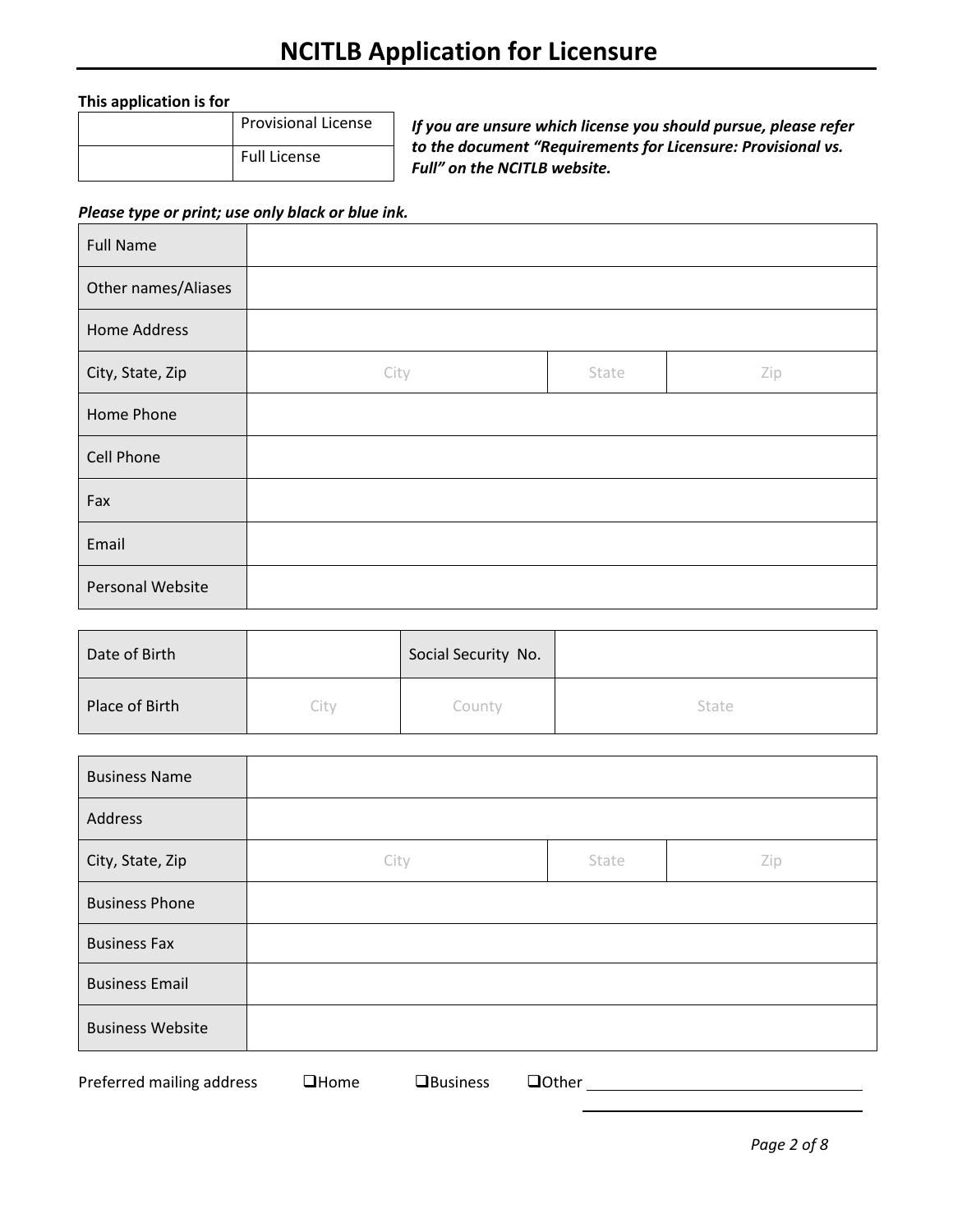| Are you a US Citizen?                                                 | $\Box Y$ es | ⊟No |
|-----------------------------------------------------------------------|-------------|-----|
| Are you currently active-duty military, a veteran, or active reserve? | $\Box$ Yes  | ⊐No |

#### **Certifications or classifications currently held** *Please check all that apply and include a copy of each.*

| <b>RID</b> | <b>NCICS</b> | <b>CLTSLA</b><br><b>ULISLA</b> |                       |
|------------|--------------|--------------------------------|-----------------------|
| <b>NAD</b> | <b>EIPA</b>  | Other                          | <b>Please specify</b> |

#### **Home addresses during the previous five years**

| Home Address 1     |      |       |     |
|--------------------|------|-------|-----|
| City, State, Zip 1 | City | State | Zip |
| Home Address 2     |      |       |     |
| City, State, Zip 2 | City | State | Zip |
| Home Address 3     |      |       |     |
| City, State, Zip 3 | City | State | Zip |

#### **If you hold interpreter/transliterator license(s) in other states, list them below.**

| <b>State</b> | Type | License Number | How was license granted:<br>Exam, Provisional,<br>Grandfather, Reciprocity |
|--------------|------|----------------|----------------------------------------------------------------------------|
|              |      |                |                                                                            |
|              |      |                |                                                                            |
|              |      |                |                                                                            |

#### **Education** *If you are sending a transcript, it must be sent to the Board in an envelope sealed by the institution.*

| Institution | Dates Attended | Degree Earned | Date of Degree Earned |
|-------------|----------------|---------------|-----------------------|
|             |                |               |                       |
|             |                |               |                       |
|             |                |               |                       |
|             |                |               |                       |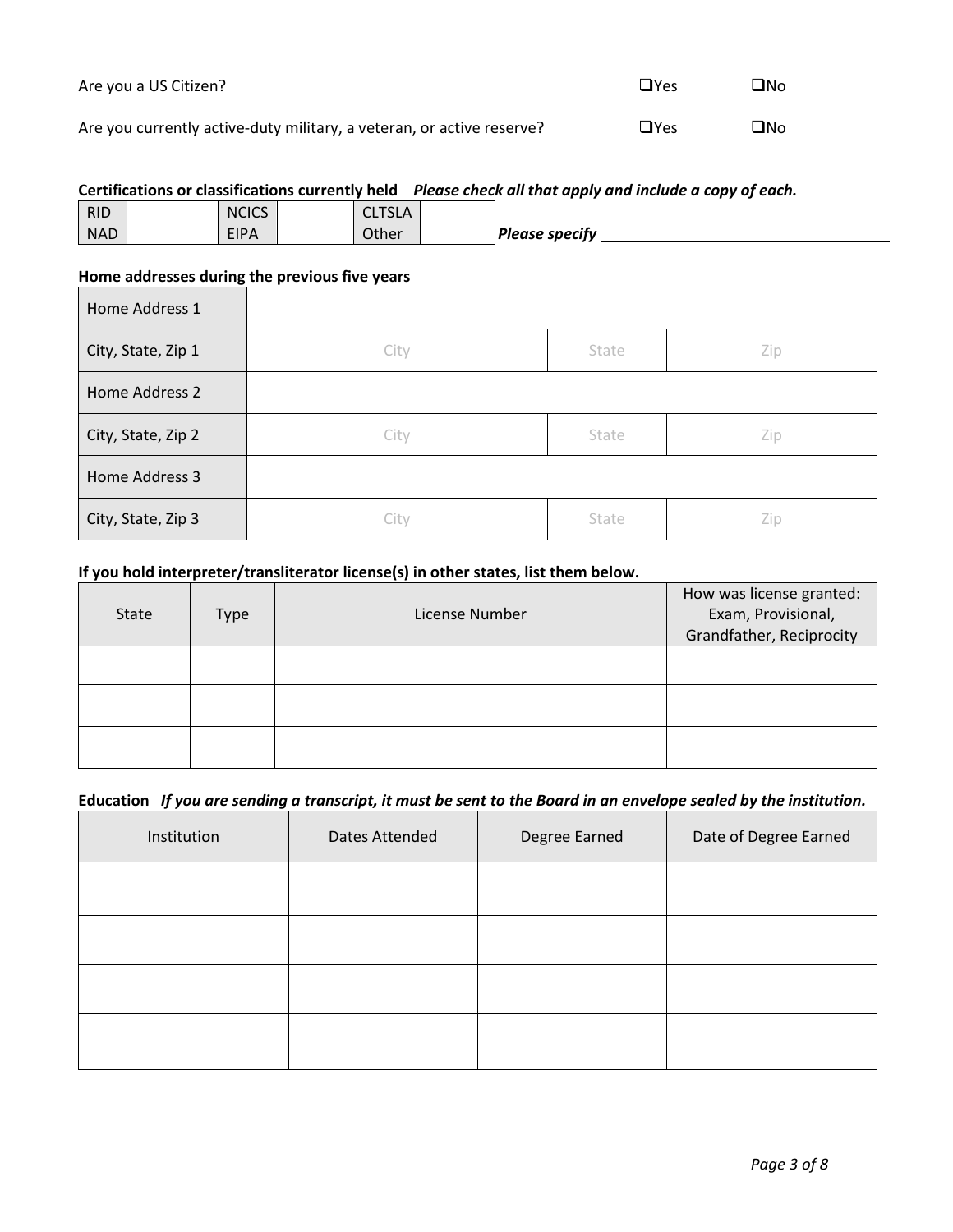## **Disclosure of Legal & Ethical History**

|    | $1.$ OYES       | $\square$ NO | Have there been any substantiated allegations of a code of ethics violation pertaining to<br>interpreting/transliterating practice by any certifying body? |
|----|-----------------|--------------|------------------------------------------------------------------------------------------------------------------------------------------------------------|
|    | $2.$ $\Box$ YES | $\square$ NO | Has there been any adverse verdict as a result of any civil suit regarding your professional<br>malpractice?                                               |
|    | $3.$ $\Box$ YES | $\square$ NO | Have you ever had an interpreter/transliterator credential denied, revoked, or suspended<br>within the past ten years?                                     |
|    | 4. $\Box$ YES   | $\square$ NO | Are there any pending actions related to a denial, revocation, or suspension of any<br>interpreter/transliterator credential?                              |
|    | 5. $QYES$       | $\square$ NO | Have you been convicted of a crime under any laws within the past ten years?                                                                               |
| 6. | $\Box$ YES      | $\square$ NO | Are any criminal charges pending against you?                                                                                                              |
|    |                 |              |                                                                                                                                                            |

*If you answered any of these questions YES, please submit a letter explaining the circumstances.*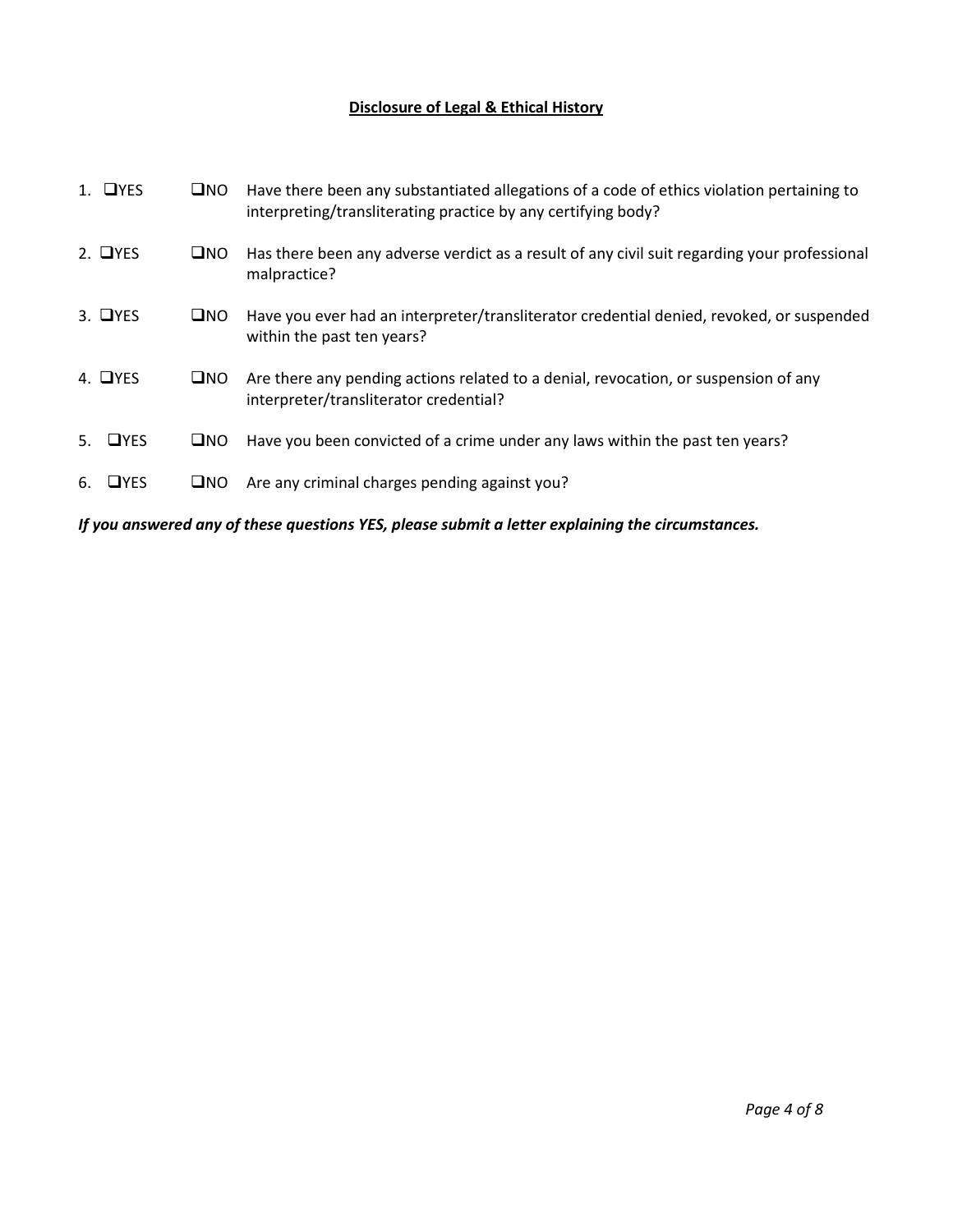#### **APPLICANT'S CERTIFICATION**

- Attach a clear, two-inch by two-inch passport-style photograph of yourself in the space provided.
- Sign in the presence of a Notary Public the certification that follows below. Ask the Notary Public to complete the form at the bottom of this page.
- *Complete all sections of this page.*

#### **I, the applicant, certify that:**

- **1.** The attached photograph truly and accurately depicts my current physical appearance and was made within the last two years.
- **2.** I have read, and agree to comply with, the NC Interpreter and Transliterator Licensure Act, the NCITLB licensure rules and the NAD-RID Code of Professional Conduct.
- **3.** The information contained in the attached license application is true and accurate to the best of my knowledge and recollection.
- **4.** I understand that the Board has the right to investigate any of the representations made by me in the attached license application.
- **5.** I understand that the Board may deny my application if it determines that I have falsified any of the information in the application or have withheld any of the information requested therein.

My Commission Expires:

| withheld any of the information requested therein. |                        |                               |  |
|----------------------------------------------------|------------------------|-------------------------------|--|
| Signature of Applicant                             |                        | Date                          |  |
|                                                    | County, North Carolina |                               |  |
| Signed and sworn to or affirmed before me by       |                        | Printed Name of Principal     |  |
| on this the day of the day of                      | $20$ $\qquad \qquad$   |                               |  |
| <b>Official Signature of Notary</b>                |                        | <b>Printed Name of Notary</b> |  |
|                                                    |                        |                               |  |

(Official Notary Seal)

**ATTACH PHOTO** 

**HERE**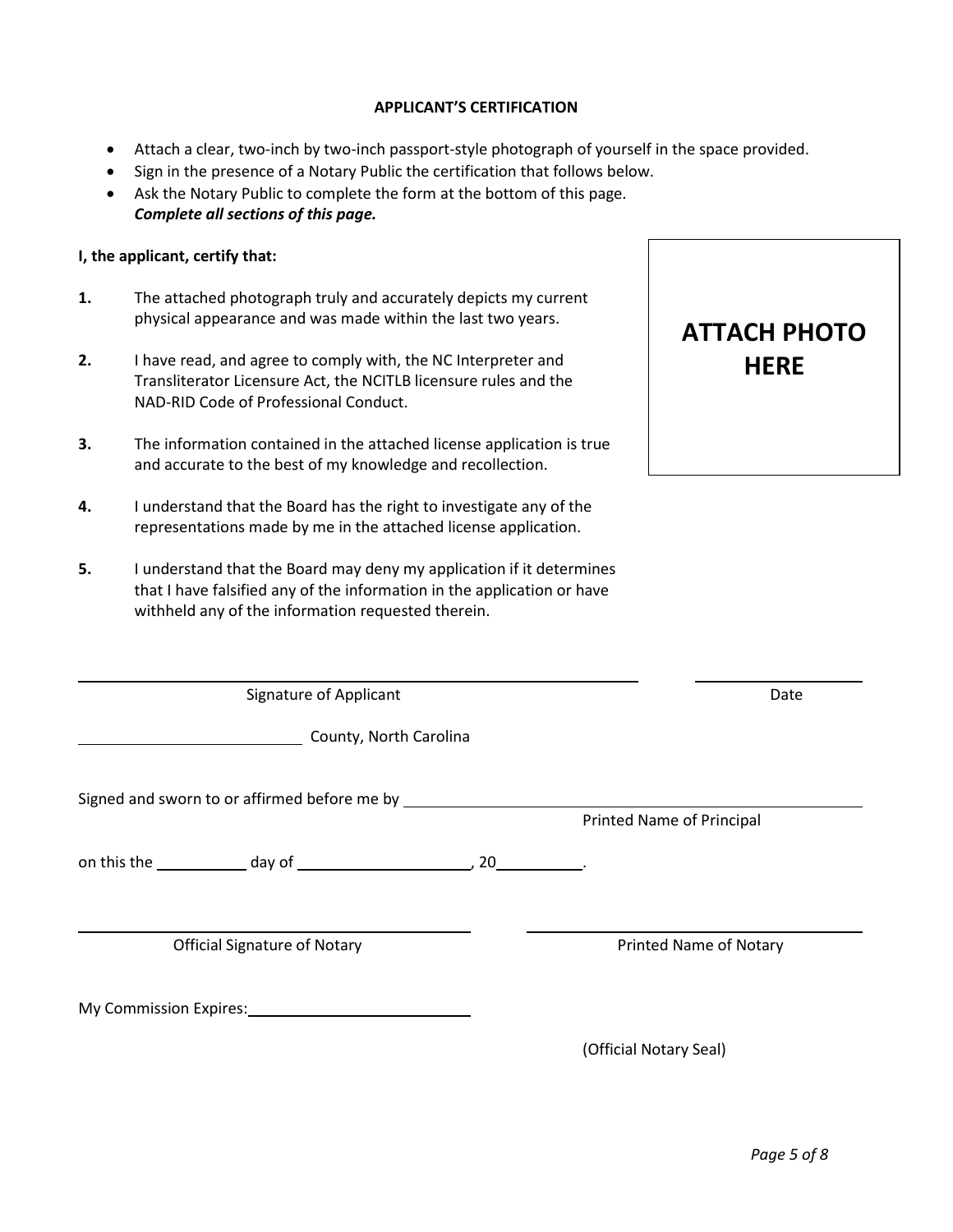#### **AUTHORITY FOR RELEASE OF INFORMATION State and Federal Record Check**

I authorize the North Carolina Department of Justice through the State Bureau of Investigation, Division of Support Services to perform a fingerprint search of the State's criminal history record file and a fingerprint search of the Federal Bureau of Investigation's files for a national criminal history record check in connection with my application for an Interpreter/Transliterator license with the North Carolina Interpreter and Transliterator Licensing Board pursuant to N.C.G.S. 90D-7.

#### *Please type or print; use only black or blue ink.*

| Last Name                     | <b>First Name</b> | Middle Name    |  |
|-------------------------------|-------------------|----------------|--|
| Maiden Name                   |                   |                |  |
| <b>Social Security Number</b> | Date of Birth     | Gender<br>Race |  |

I understand that the North Carolina State Bureau of Investigation, Division of Support Services and its officials and employees shall not be held legally accountable in any way for providing this information to the North Carolina Interpreter and Transliterator Board, and I hereby release said agency and persons from any and all liability which may be incurred as a result of furnishing such information. I further understand that the North Carolina Interpreter and Transliterator Board cannot provide the results of this criminal history record check to me.

Signature of Applicant Date of Applicant Date of Applicant Date of Applicant Date of Applicant Date of Applicant Date of Applicant Date of Applicant Date of Applicant Date of Applicant Date of Applicant Date of Applicant D

This request form must be kept on file at the agency for a period of one year.

ORI # INTERP000 - NC Interpreter & Transliterator Licensing Board

SBI FINGERPRINT CARD CHECK - \$14.00 FBI FINGERPRINT CARD CHECK - \$24.00

Total cost to be borne by the applicant is \$38. Payment must be made by cash, certified check, or money order made payable to NCITLB.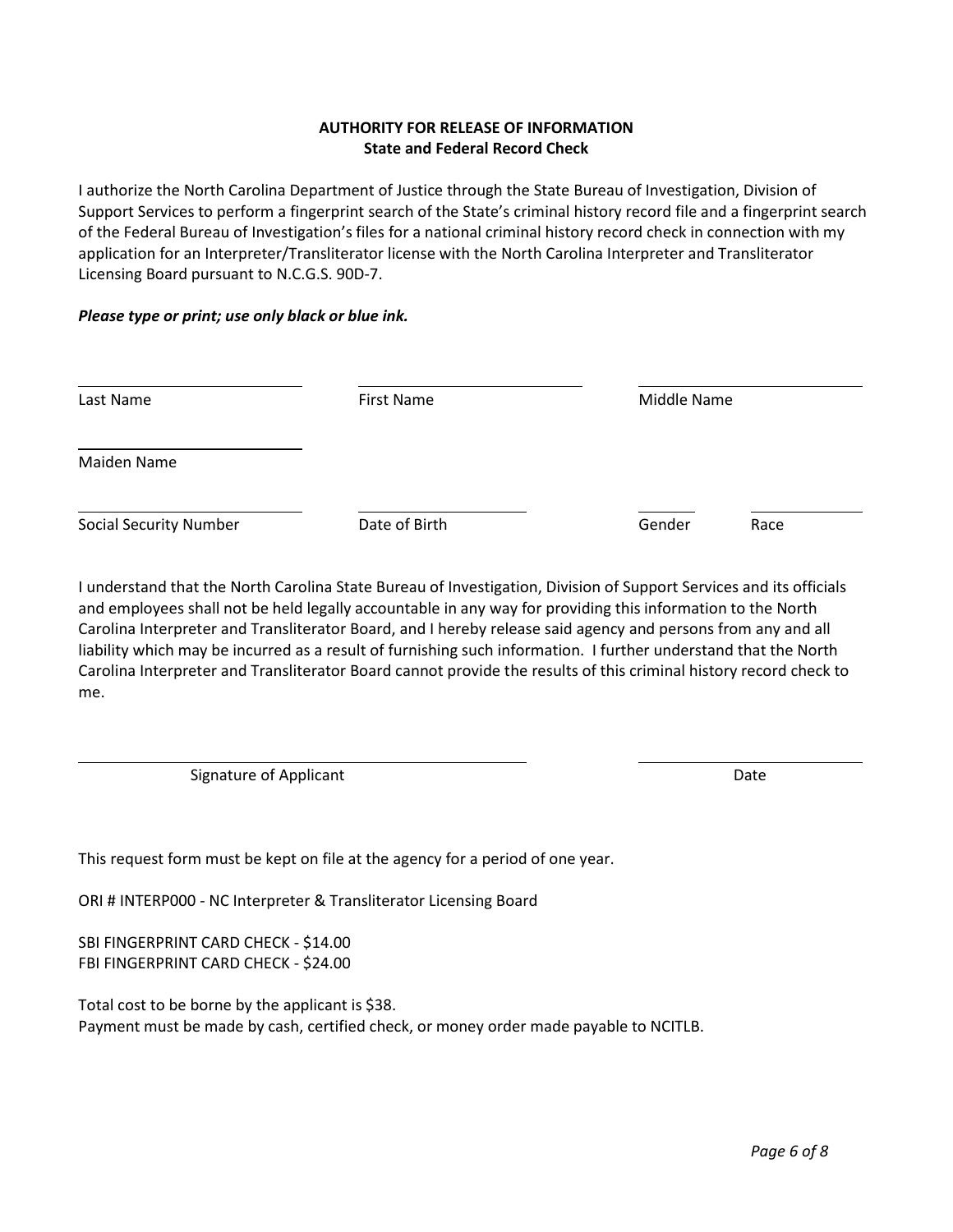#### **Instructions for Completing the Applicant Fingerprint Card**

*Fingerprint cards may be obtained from any local Police Department*

1. The complete name of the subject is to be listed as indicated: last name, first name, and middle name. Please ensure the name is legible if written.

2. List any and all alias names or nicknames, maiden names, or any other married names.

3. Sex is to be listed as **M** for Male and **F** for Female or **U** for Unknown.

4. Race is to be listed by placing an individual into one (1) of the following categories by writing the appropriate letter in the space provided.

- W White B - Black I - American Indian or Alaskan Native A - Asian or Pacific Islander U - Unknown if unsure or unable to determine
- 5. Indicate the subject's height in feet and inches using all numerical digits. Example:  $6'01'' = 601$ ,  $6'11'' = 611$ ,  $6' = 600$
- 6. Indicate the subject's weight in pounds using all numerical digits. Example: 186 or 098, etc.
- 7. List the subject's eye color by placing one (1) of the following eye color codes in the space provided:

| BLK-Black | GRY-Gray  | MAR-Maroon      |
|-----------|-----------|-----------------|
| BLU-Blue  | GRN-Green | <b>PNK-Pink</b> |
| BRO-Brown | HAZ-Hazel | XXX-Unknown     |

8. Color of hair should be indicated by writing one (1) of the following color codes in the space provided:

BAL- Bald (When subject has lost most of his or her hair or is hairless) BLK- Black BLN- Blond or Strawberry BRO- Brown GRY-Gray or partially RED- Red or Auburn SDY- Sandy

9. List the date of birth numerically – month, day and year. Example: May 11, 1955 should be shown as 05111955

10. Indicate, if possible, the city and state where the subject was born. The state should be indicated by the two digit abbreviation.

- 11. OCA block: INTERPOOO
- 12. Social Security: Write in the Social Security number.
- 13. Residence of Person Fingerprinted: Current residence of subject fingerprinted as written here.
- 14. Employer Address: NC Interpreter & Transliterator Licensing Board, PO Box 98328, Raleigh, NC 27624
- 15. Reason Fingerprinted: Licensed Deaf Interpreter, NCGS 90D-7, state and federal.